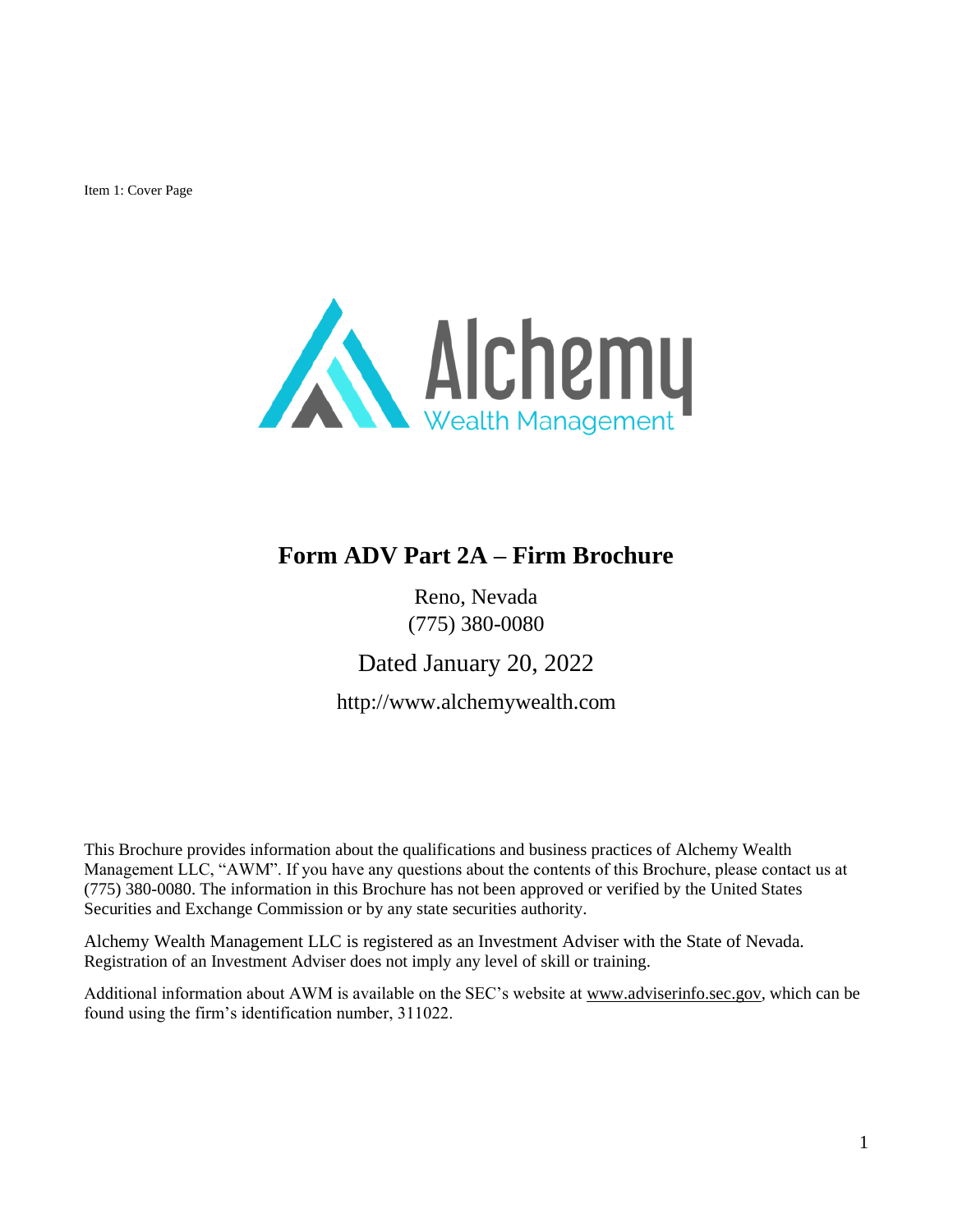# <span id="page-1-0"></span>Item 2: Material Changes

Since the initial filing of the Form ADV Part 2A for AWM in January 2021, the following material changes have been made:

- The fee table for Employee Benefit Plan Services has been updated in Item 5.
- Assets Under Management have been updated in Item 4.

#### Future Changes

From time to time, we may amend this Disclosure Brochure to reflect changes in our business practices, changes in regulations, and routine annual updates as required. Either this complete Disclosure Brochure or a Summary of Material Changes shall be provided to each Client annually and if a material change occurs in the business practices of Alchemy Wealth Management LLC.

At any time, you may view the current Disclosure Brochure online at the SEC's Investment Adviser Public Disclosure website at [http://www.adviserinfo.sec.gov](http://www.adviserinfo.sec.gov/) by searching for our firm name or by our CRD number 311022.

You may also request a copy of this Disclosure Brochure at any time, by contacting us at (775) 380-0080.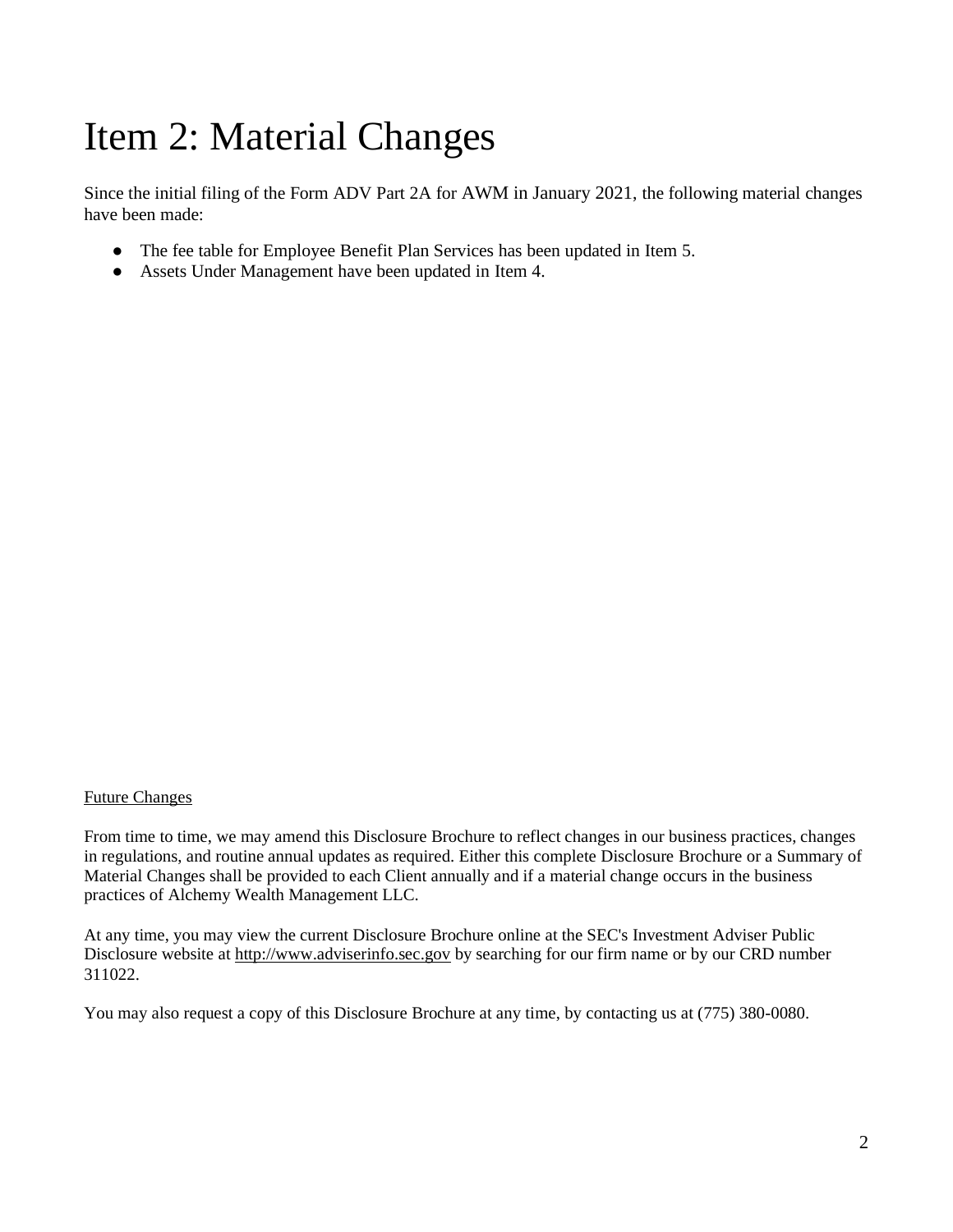## <span id="page-2-0"></span>Item 3: Table of Contents

| <b>Item 1: Cover Page</b>                                                                      | 1              |
|------------------------------------------------------------------------------------------------|----------------|
| <b>Item 2: Material Changes</b>                                                                | $\overline{c}$ |
| <b>Item 3: Table of Contents</b>                                                               | 3              |
| <b>Item 4: Advisory Business</b>                                                               | 4              |
| <b>Item 5: Fees and Compensation</b>                                                           | 7              |
| Item 6: Performance-Based Fees and Side-By-Side Management                                     | 8              |
| <b>Item 7: Types of Clients</b>                                                                | 8              |
| Item 8: Methods of Analysis, Investment Strategies and Risk of Loss                            | 9              |
| <b>Item 9: Disciplinary Information</b>                                                        | 11             |
| Item 10: Other Financial Industry Activities and Affiliations                                  | 11             |
| Item 11: Code of Ethics, Participation or Interest in Client Transactions and Personal Trading | 12             |
| <b>Item 12: Brokerage Practices</b>                                                            | 13             |
| <b>Item 13: Review of Accounts</b>                                                             | 14             |
| <b>Item 14: Client Referrals and Other Compensation</b>                                        | 14             |
| Item 15: Custody                                                                               | 15             |
| <b>Item 16: Investment Discretion</b>                                                          | 15             |
| <b>Item 17: Voting Client Securities</b>                                                       | 15             |
| <b>Item 18: Financial Information</b>                                                          | 16             |
| Item 19: Requirements for State-Registered Advisers                                            | 16             |
| Form ADV Part 2B - Brochure Supplement                                                         | 18             |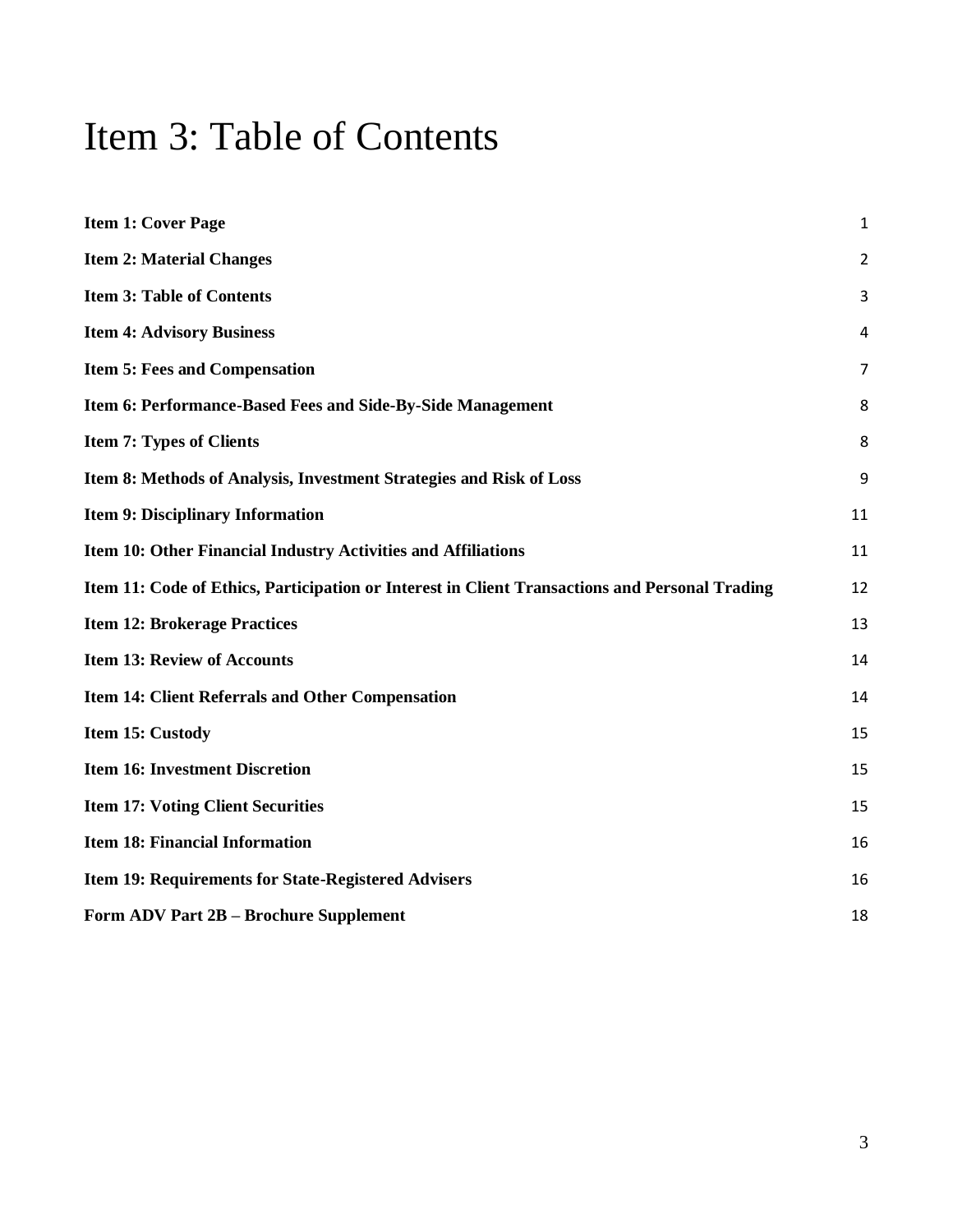# Item 4: Advisory Business

## **Description of Advisory Firm**

Alchemy Wealth Management LLC is registered as an Investment Adviser with the State of Nevada. We were founded in August, 2020. Ryan Nelson is the principal owner of AWM. AWM reports \$10,480,159 discretionary assets under management and \$4,980,930 non-discretionary assets under management as of December 31, 2021.

## **Types of Advisory Services**

#### **Investment Management Services**

We are in the business of managing individually tailored investment portfolios. Our firm provides continuous advice to a Client regarding the investment of Client funds based on the individual needs of the Client. Through personal discussions in which goals and objectives based on a Client's particular circumstances are established, we develop a Client's personal investment policy or an investment plan with an asset allocation target and create and manage a portfolio based on that policy and allocation targets. We will also review and discuss a Client's prior investment history, as well as family composition and background.

Account supervision is guided by the stated objectives of the Client (e.g., maximum capital appreciation, growth, income, or growth, and income), as well as tax considerations. Clients may impose reasonable restrictions on investing in certain securities, types of securities, or industry sectors. Fees pertaining to this service are outlined in Item 5 of this brochure.

#### **Project-Based Financial Planning Service**

We provide project-based financial planning services on topics such as retirement planning, risk management, college savings, cash flow, debt management, work benefits, and estate and incapacity planning.

Financial planning involves an evaluation of a Client's current and future financial state by using currently known variables to predict future cash flows, asset values, and withdrawal plans. The key defining aspect of financial planning is that through the financial planning process, all questions, information, and analysis will be considered as they affect and are affected by the entire financial and life situation of the Client. Clients purchasing this service will receive a written or an electronic report, providing the Client with a detailed financial plan designed to achieve his or her stated financial goals and objectives.

In general, the financial plan will address any or all of the following areas of concern. The Client and advisor will work together to select specific areas to cover. These areas may include, but are not limited to, the following:

**Business Planning:** We provide consulting services for Clients who currently operate their own business, are considering starting a business, or are planning for an exit from their current business. Under this type of engagement, we work with you to assess your current situation, identify your objectives, and develop a plan aimed at achieving your goals.

**Cash Flow and Debt Management**: We will conduct a review of your income and expenses to determine your current surplus or deficit along with advice on prioritizing how any surplus should be used or how to reduce expenses if they exceed your income. Advice may also be provided on which debts to pay off first based on factors such as the interest rate of the debt and any income tax ramifications. We may also recommend what we believe to be an appropriate cash reserve that should be considered for emergencies and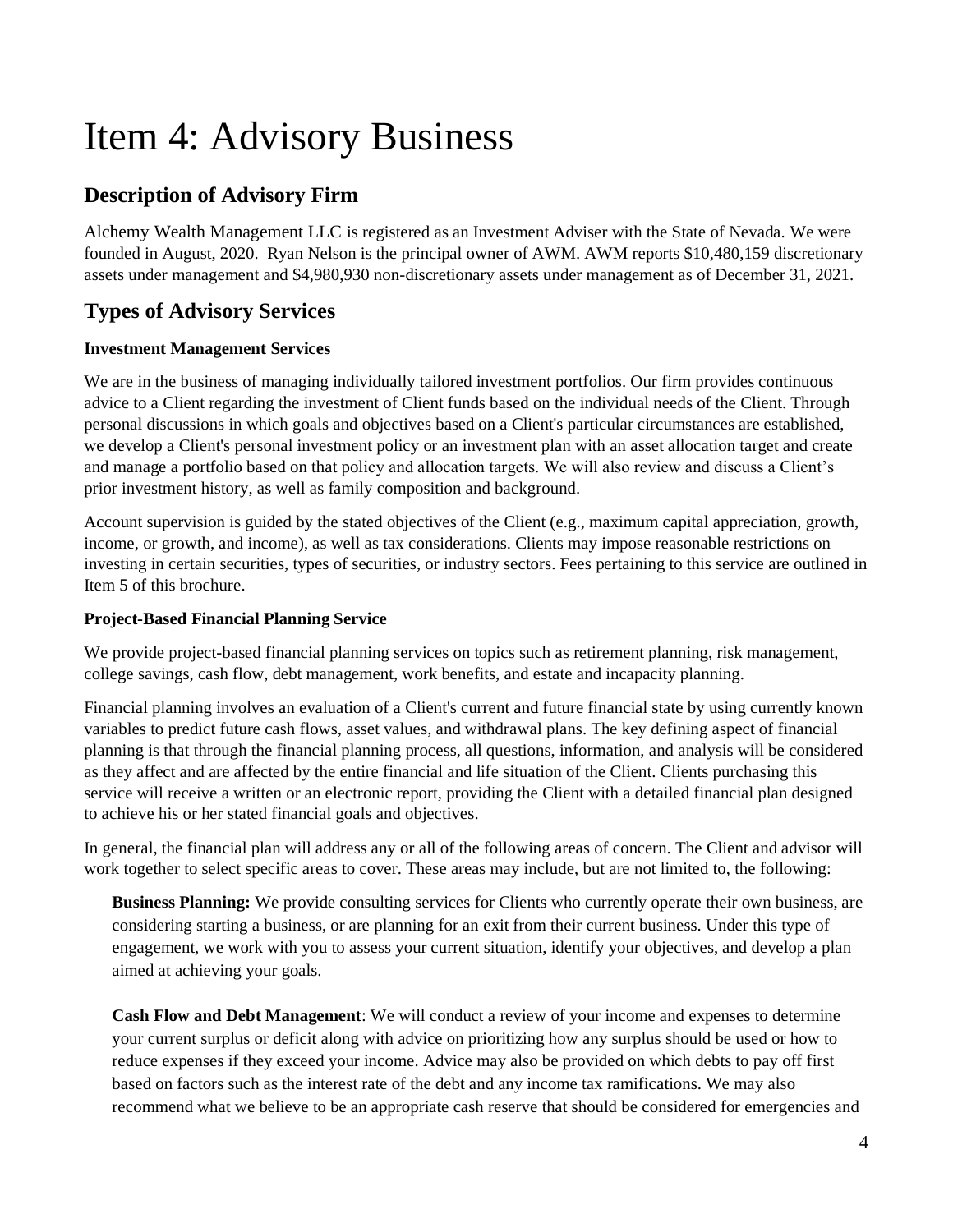other financial goals, along with a review of accounts (such as money market funds) for such reserves, plus strategies to save desired amounts.

**College Savings**: Includes projecting the amount that will be needed to achieve college or other postsecondary education funding goals, along with advice on ways for you to save the desired amount. Recommendations as to savings strategies are included, and, if needed, we will review your financial picture as it relates to eligibility for financial aid or the best way to contribute to grandchildren (if appropriate).

**Employee Benefits Optimization**: We will provide review and analysis as to whether you, as an employee, are taking the maximum advantage possible of your employee benefits. If you are a business owner, we will consider and/or recommend the various benefit programs that can be structured to meet both business and personal retirement goals.

**Estate Planning**: This usually includes an analysis of your exposure to estate taxes and your current estate plan, which may include whether you have a will, powers of attorney, trusts, and other related documents. Our advice also typically includes ways for you to minimize or avoid future estate taxes by implementing appropriate estate planning strategies such as the use of applicable trusts. We always recommend that you consult with a qualified attorney when you initiate, update, or complete estate planning activities. We may provide you with contact information for attorneys who specialize in estate planning when you wish to hire an attorney for such purposes. From time-to-time, we will participate in meetings or phone calls between you and your attorney with your approval or request.

**Financial Goals**: We will help Clients identify financial goals and develop a plan to reach them. We will identify what you plan to accomplish, what resources you will need to make it happen, how much time you will need to reach the goal, and how much you should budget for your goal.

**Insurance**: Review of existing policies to ensure proper coverage for life, health, disability, long-term care, liability, home, and automobile.

**Investment Analysis**: This may involve developing an asset allocation strategy to meet Clients' financial goals and risk tolerance, providing information on investment vehicles and strategies, reviewing employee stock options, as well as assisting you in establishing your own investment account at a selected broker/dealer or custodian. The strategies and types of investments we may recommend are further discussed in Item 8 of this brochure.

**Retirement Planning**: Our retirement planning services typically include projections of your likelihood of achieving your financial goals, typically focusing on financial independence as the primary objective. For situations where projections show less than the desired results, we may make recommendations, including those that may impact the original projections by adjusting certain variables (e.g., working longer, saving more, spending less, taking more risk with investments).

If you are near retirement or already retired, advice may be given on appropriate distribution strategies to minimize the likelihood of running out of money or having to adversely alter spending during your retirement years.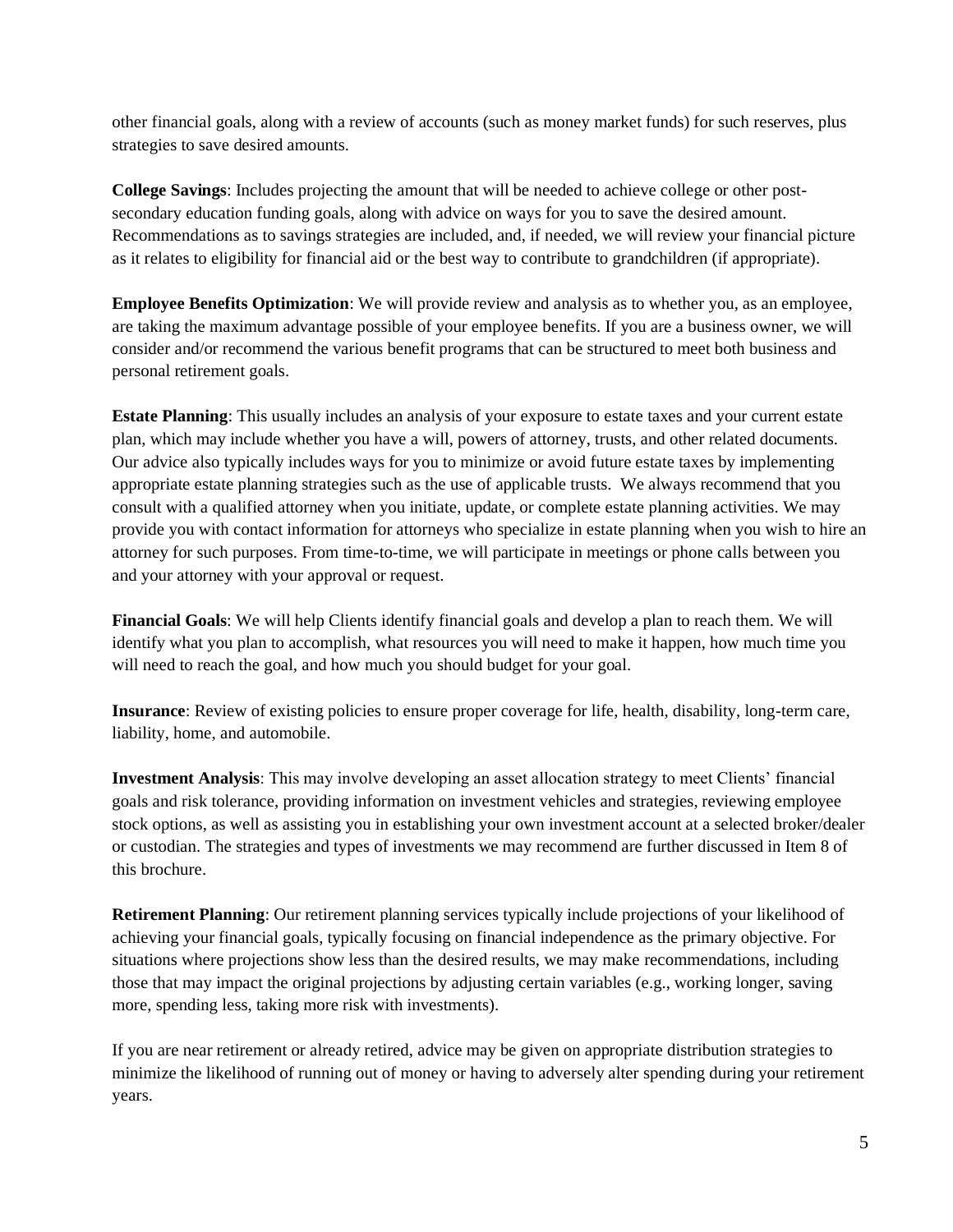**Risk Management:** A risk management review includes an analysis of your exposure to major risks that could have a significant adverse impact on your financial picture, such as premature death, disability, property and casualty losses, or the need for long-term care planning. Advice may be provided on ways to minimize such risks and about weighing the costs of purchasing insurance versus the benefits of doing so and, likewise, the potential cost of not purchasing insurance ("self‐insuring").

**Tax Planning Strategies:** Advice may include ways to minimize current and future income taxes as a part of your overall financial planning picture. For example, we may make recommendations on which type of account(s) or specific investments should be owned based in part on their "tax efficiency," with the consideration that there is always a possibility of future changes to federal, state or local tax laws and rates that may impact your situation.

We recommend that you consult with a qualified tax professional before initiating any tax planning strategy, and we may provide you with contact information for accountants or attorneys who specialize in this area if you wish to hire someone for such purposes. We will participate in meetings or phone calls between you and your tax professional with your approval.

### **Employee Benefit Plan Services**

Our firm provides employee benefit plan services to employer plan sponsors on an ongoing basis. Generally, such services consist of assisting employer plan sponsors in establishing, monitoring and reviewing their company's participant-directed retirement plan. As the needs of the plan sponsor dictate, areas of advising could include: investment options, plan structure, and participant education.

In providing employee benefit plan services, our firm does not provide any advisory services with respect to the following types of assets: employer securities, real estate (excluding real estate funds and publicly traded REITS), participant loans, non-publicly traded securities or assets, other illiquid investments, or brokerage window programs (collectively, "Excluded Assets").

#### **Client Tailored Services and Client Imposed Restrictions**

We offer the same suite of services to all of our Clients. However, specific Client financial plans and their implementation are dependent upon the Client's current situation (income, tax levels, and risk tolerance levels) and a plan is constructed to aid in the selection of a portfolio that matches restrictions, needs, and targets.

### **Wrap Fee Programs**

We do not participate in wrap fee programs.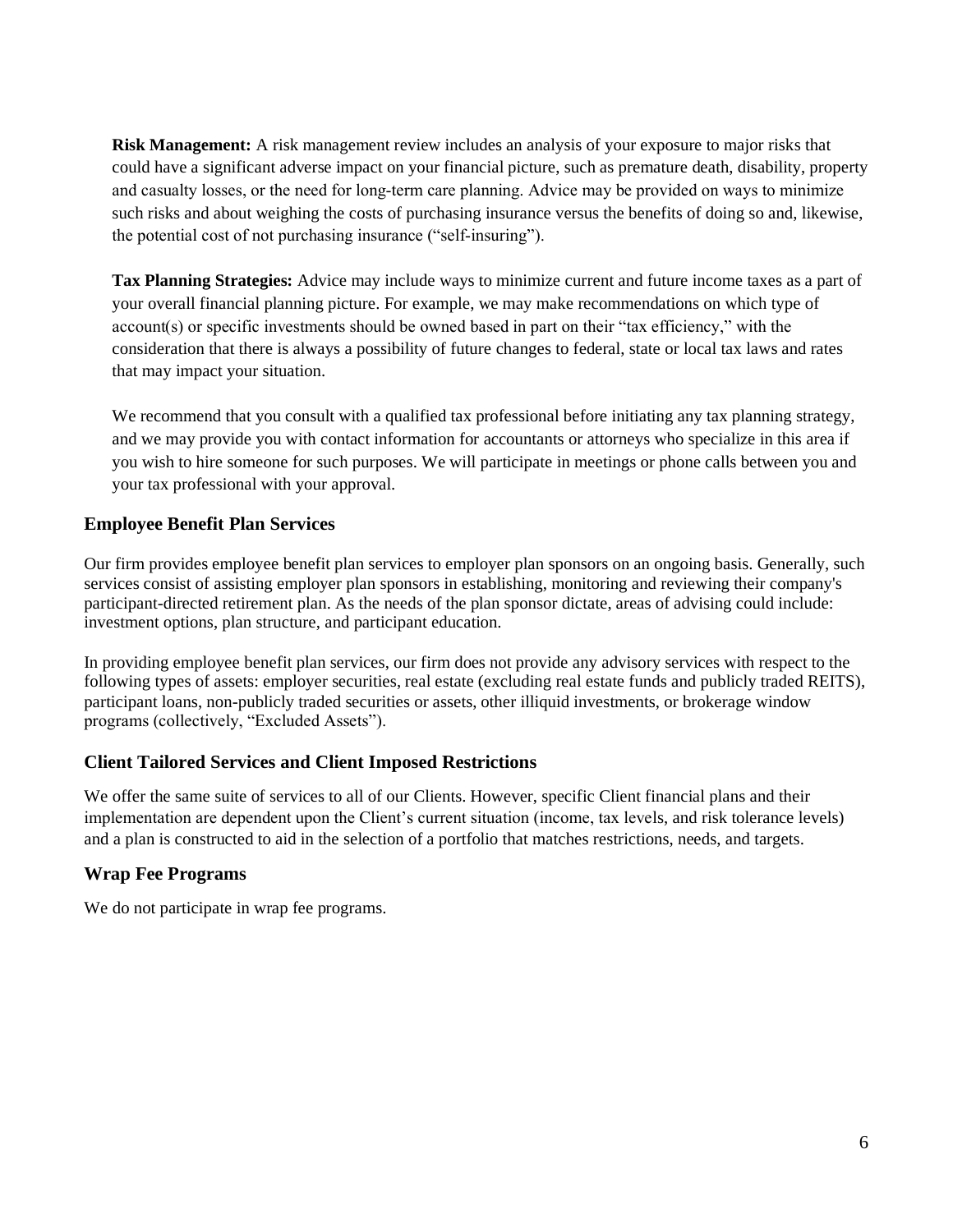# <span id="page-6-0"></span>Item 5: Fees and Compensation

Please note, unless a Client has received the firm's Disclosure Brochure at least 48 hours prior to signing the investment advisory contract, the investment advisory contract may be terminated by the Client within five (5) business days of signing the contract without incurring any advisory fees. How we are paid depends on the type of advisory service we are performing. Please review the fee and compensation information below.

#### **Investment Management Services**

Our standard advisory fee is based on the market value of the assets under management and is calculated as follows:

| <b>Account Value</b>      | <b>Annual Advisory Fee</b> |
|---------------------------|----------------------------|
| $$0 - $50,000$            | 1.90%                      |
| $$50,001 - $1,000,000$    | 1.20%                      |
| $$1,000,001 - $2,000,000$ | 1.00%                      |
| $$2,000,001 - $5,000,000$ | 0.75%                      |
| \$5,000,000 and Above     | $0.50\%$                   |

The annual fees are negotiable and are prorated and paid in arrears on a quarterly basis. The advisory fee is a blended fee and is calculated by assessing the percentage rates using the predefined levels of assets as shown in the above chart resulting in a combined weighted fee. For example, an account valued at \$2,000,000 would pay an effective fee of 1.12% with the annual fee of \$22,350. The quarterly fee is determined by the following calculation: ((\$50,000  $x 1.90\%$  + (\$950,000 x 1.2%) + (\$1,000,000 x 1.00%))  $\div$  4 = \$5,587.50. No increase in the annual fee shall be effective without agreement from the Client by signing a new agreement or amendment to their current advisory agreement.

Advisory fees are directly debited from Client accounts, or the Client may choose to pay by check. Accounts initiated or terminated during a calendar quarter will be charged a prorated fee based on the amount of time remaining in the billing period. An account may be terminated with written notice at least 30 calendar days in advance. Since fees are paid in arrears, no refund will be needed upon termination of the account.

#### **Project-Based Financial Planning Hourly Fixed Fee**

Project-Based Financial Planning is offered on an hourly fixed fee basis. The fixed fee is \$250.00 per hour. The fee may be negotiable in certain cases, depending on the complexity and needs of the client, and is due at the completion of the engagement. In the event of early termination by the Client, any fees for the hours already worked will be due. Fees for this service may be paid by electronic funds transfer or check.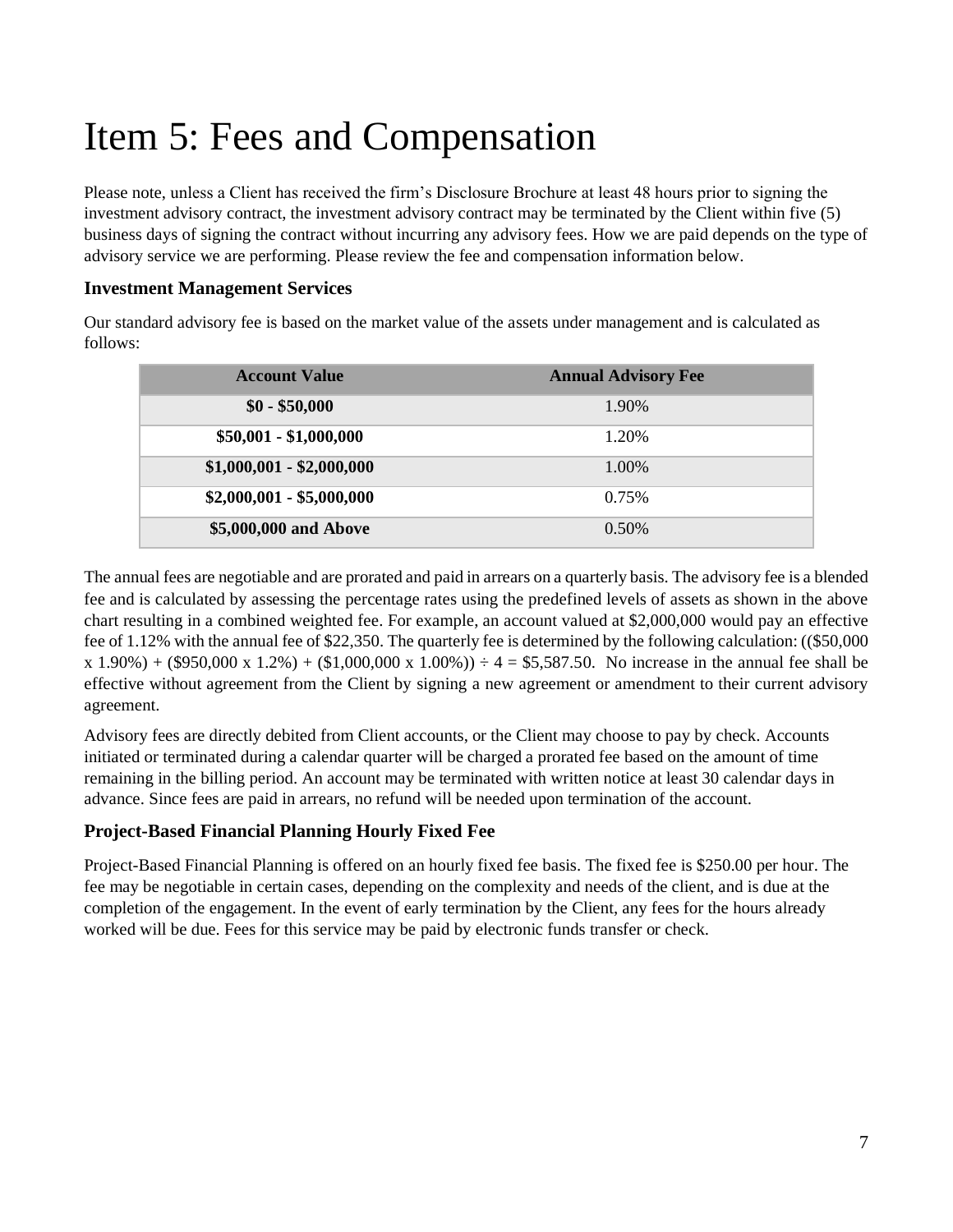### **Employee Benefit Plan Services**

| <b>Account Value</b>      | <b>Alchemy Wealth Management LLC's Fee</b> |
|---------------------------|--------------------------------------------|
| $$0 - $1,000,000$         | 0.75%                                      |
| $$1,000,001 - $2,000,000$ | $0.65\%$                                   |
| $$2,000,001 - $5,000,000$ | $0.55\%$                                   |
| \$5,000,000 and Above     | 0.45%                                      |

AWM will be compensated for Employee Benefit Plan services according to the value of plan assets not to exceed 0.75% of total plan assets. AWM's fees are negotiable. The fees in the table above do not include fees to other parties, such as RecordKeepers, Custodians, or Third-Party-Administrators. Fees for this service are either paid directly by the plan sponsor or deducted directly from the plan assets by the Custodian on either a monthly or quarterly basis, and AWM's fee is remitted to AWM.

### **Other Types of Fees and Expenses**

Our fees are exclusive of brokerage commissions, transaction fees, and other related costs and expenses which may be incurred by the Client. Clients may incur certain charges imposed by custodians, brokers, and other third parties such as custodial fees, deferred sales charges, odd-lot differentials, transfer taxes, wire transfer, and electronic fund fees, and other fees and taxes on brokerage accounts and securities transactions. Mutual fund and exchange-traded funds also charge internal management fees, which are disclosed in a fund's prospectus. Such charges, fees, and commissions are exclusive of and in addition to our fee, and we shall not receive any portion of these commissions, fees, and costs.

Item 12 further describes the factors that we consider in selecting or recommending broker-dealers for Client's transactions and determining the reasonableness of their compensation (e.g., commissions).

We do not accept compensation for the sale of securities or other investment products including asset-based sales charges or service fees from the sale of mutual funds.

# <span id="page-7-0"></span>Item 6: Performance-Based Fees and Side-By-Side Management

We do not offer performance-based fees and do not engage in side-by-side management.

# <span id="page-7-1"></span>Item 7: Types of Clients

We provide financial planning and portfolio management services to individuals, high net-worth individuals, corporations or other businesses and charitable organizations.

We do not have a minimum account size requirement.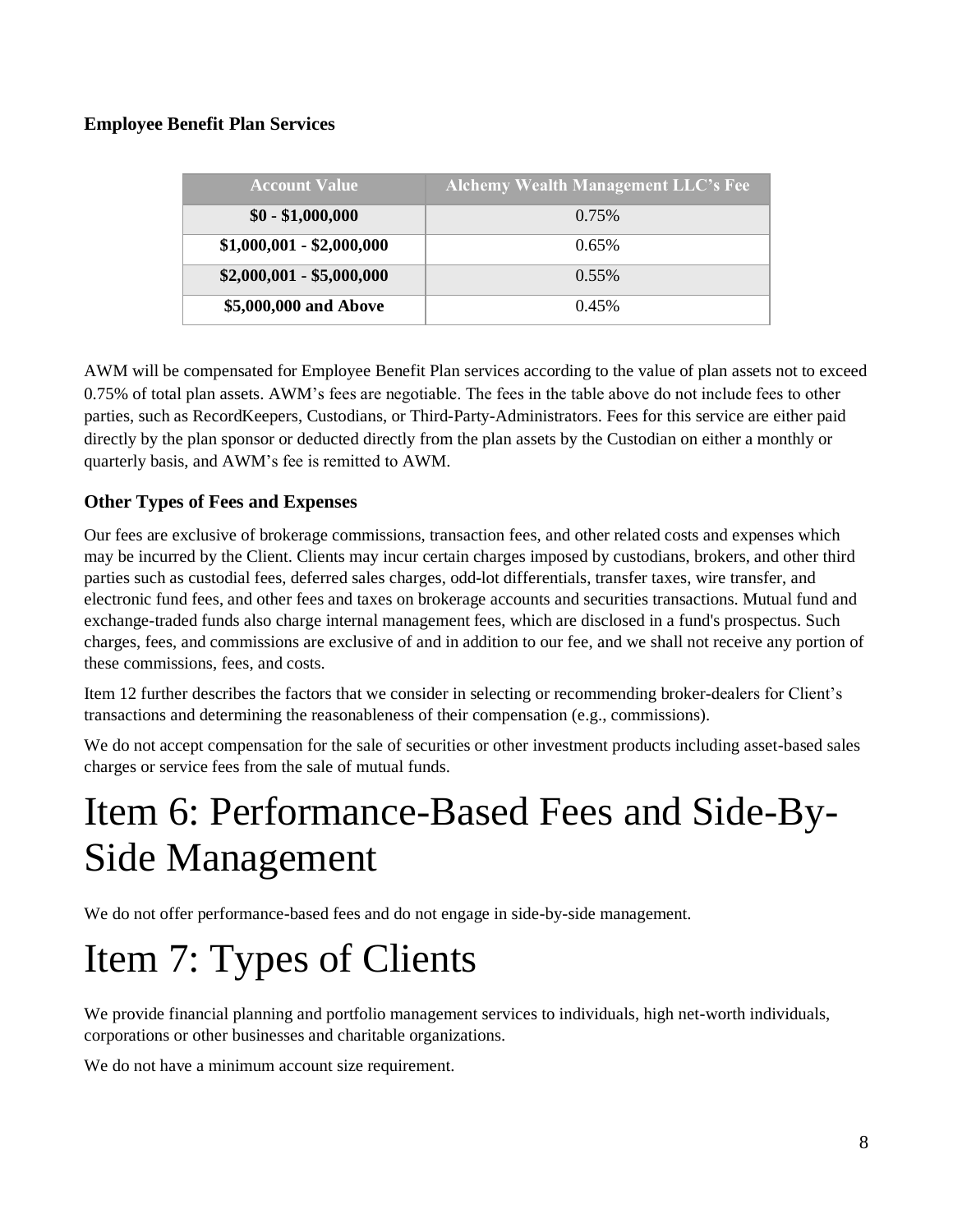# <span id="page-8-0"></span>Item 8: Methods of Analysis, Investment Strategies and Risk of Loss

Our primary method of investment analysis is Modern Portfolio Theory.

#### **Modern Portfolio Theory**

The underlying principles of MPT are:

- Investors are risk averse. The only acceptable risk is that which is adequately compensated by an expected return. Risk and investment return are related and an increase in risk requires an increased expected return.
- Markets are efficient. The same market information is available to all investors at the same time.The market prices every security fairly based upon this equal availability of information.
- The design of the portfolio as a whole is more important than the selection of any particular security. The appropriate allocation of capital among asset classes will have far more influence on long-term portfolio performance than the selection of individual securities.
- Investing for the long-term (preferably longer than ten years) becomes critical to investment success because it allows the long-term characteristics of the asset classes to surface.
- Increasing diversification of the portfolio with lower correlated asset class positions can decrease portfolio risk. Correlation is the statistical term for the extent to which two asset classes move intandem or opposition to one another.

#### **Passive Investment Management**

When appropriate, we practice passive investment management. Passive investing involves building portfolios that are composed of various distinct asset classes. The asset classes are weighted in a manner to achieve the desired relationship between correlation, risk, and return. Funds that passively capture the returns of the desired asset classes are placed in the portfolio. The funds that are used to build passive portfolios are typically index mutual funds or exchange-traded funds.

Passive investment management is characterized by low portfolio expenses (i.e. the funds inside the portfolio have low internal costs), minimal trading costs (due to infrequent trading activity), and relative tax efficiency (because the funds inside the portfolio are tax efficient and turnover inside the portfolio is minimal).

In contrast, active management involves a single manager or managers who employ some method, strategy or technique to construct a portfolio that is intended to generate returns that are greater than the broader market or a designated benchmark.

#### **Material Risks Involved**

**All investing strategies we offer involve risk and may result in a loss of your original investment which you should be prepared to bear.** Many of these risks apply equally to stocks, bonds, commodities, and any other investment or security. Material risks associated with our investment strategies are listed below.

**Market Risk:** Market risk involves the possibility that an investment's current market value will fall because of a general market decline, reducing the value of the investment regardless of the operational success of the issuer's operations or its financial condition.

**Strategy Risk:** The Adviser's investment strategies and/or investment techniques may not work as intended.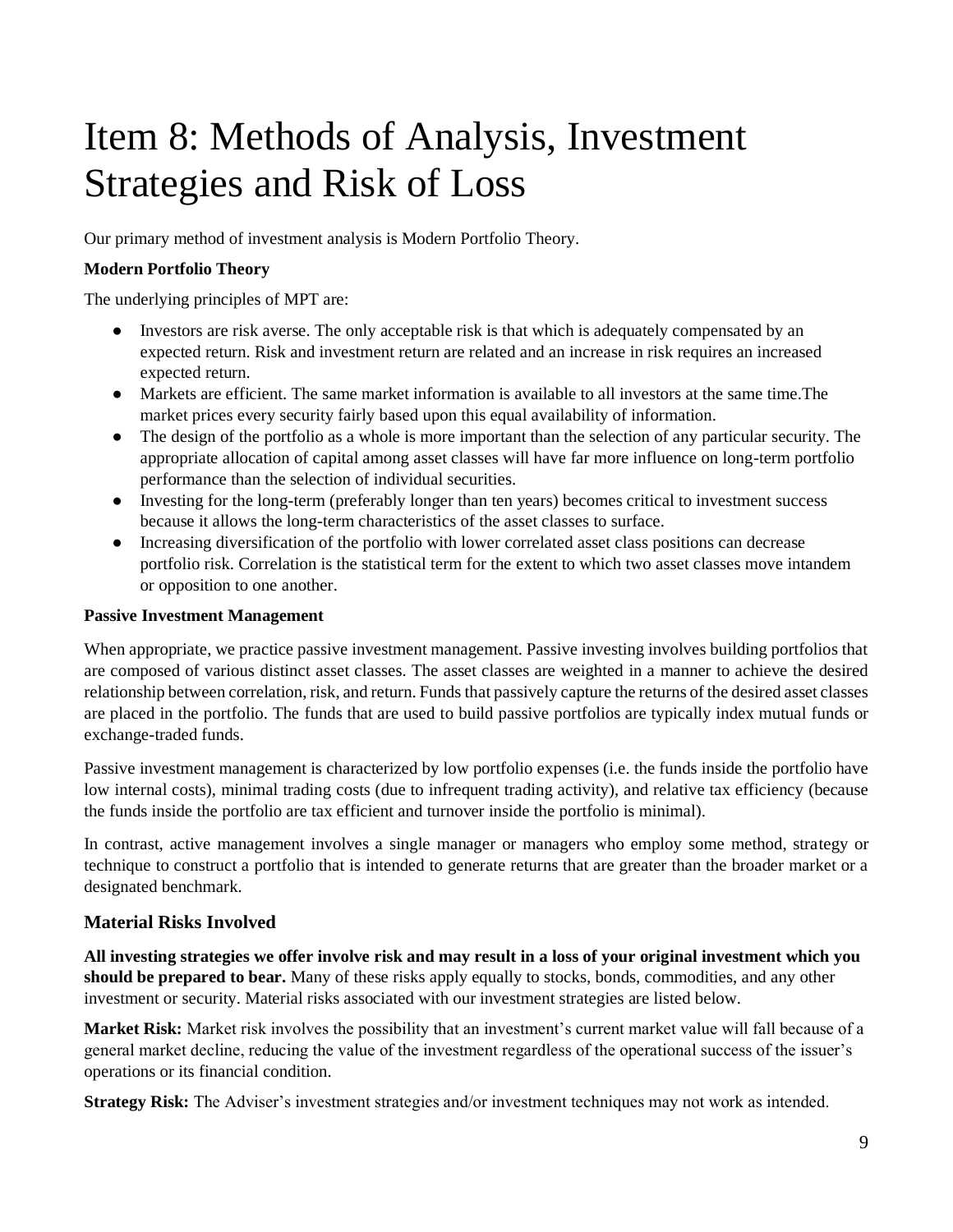**Small and Medium Cap Company Risk:** Securities of companies with small and medium market capitalizations are often more volatile and less liquid than investments in larger companies. Small and medium cap companies may face a greater risk of business failure, which could increase the volatility of the Client's portfolio.

**Turnover Risk:** At times, the strategy may have a portfolio turnover rate that is higher than other strategies. A high portfolio turnover would result in correspondingly greater brokerage commission expenses and may result in the distribution of additional capital gains for tax purposes. These factors may negatively affect the account's performance.

**Concentration Risk:** Certain investment strategies focus on particular asset-classes, industries, sectors or types of investment. From time to time these strategies may be subject to greater risks of adverse developments in such areas of focus than a strategy that is more broadly diversified across a wider variety of investments.

**Interest Rate Risk:** Bond (fixed income) prices generally fall when interest rates rise, and the value may fall below par value or the principal investment. The opposite is also generally true: bond prices generally rise when interest rates fall. In general, fixed income securities with longer maturities are more sensitive to these price changes. Most other investments are also sensitive to the level and direction of interest rates.

**Legal or Legislative Risk**: Legislative changes or Court rulings may impact the value of investments, or the securities' claim on the issuer's assets and finances.

**Inflation**: Inflation may erode the buying power of your investment portfolio, even if the dollar value of your investments remains the same.

#### **Risks Associated with Securities**

Apart from the general risks outlined above which apply to all types of investments, specific securities may have other risks.

**Commercial Paper** is, in most cases, an unsecured promissory note that is issued with a maturity of 270 days or less. Being unsecured the risk to the investor is that the issuer may default.

**Common stocks** may go up and down in price quite dramatically, and in the event of an issuer's bankruptcy or restructuring could lose all value. A slower-growth or recessionary economic environment could have an adverse effect on the price of all stocks.

**Corporate Bonds** are debt securities to borrow money. Generally, issuers pay investors periodic interest and repay the amount borrowed either periodically during the life of the security and/or at maturity. Alternatively, investors can purchase other debt securities, such as zero coupon bonds, which do not pay current interest, but rather are priced at a discount from their face values and their values accrete over time to face value at maturity. The market prices of debt securities fluctuate depending on factors such as interest rates, credit quality, and maturity. In general, market prices of debt securities decline when interest rates rise and increase when interest rates fall. The longer the time to a bond's maturity, the greater its interest rate risk.

**Bank Obligations** including bonds and certificates of deposit may be vulnerable to setbacks or panics in the banking industry. Banks and other financial institutions are greatly affected by interest rates and may be adversely affected by downturns in the U.S. and foreign economies or changes in banking regulations.

**Municipal Bonds** are debt obligations generally issued to obtain funds for various public purposes, including the construction of public facilities. Municipal bonds pay a lower rate of return than most other types of bonds. However, because of a municipal bond's tax-favored status, investors should compare the relative after-tax return to the after-tax return of other bonds, depending on the investor's tax bracket. Investing in municipal bonds carries the same general risks as investing in bonds in general. Those risks include interest rate risk, reinvestment risk, inflation risk, market risk, call or redemption risk, credit risk, and liquidity and valuation risk.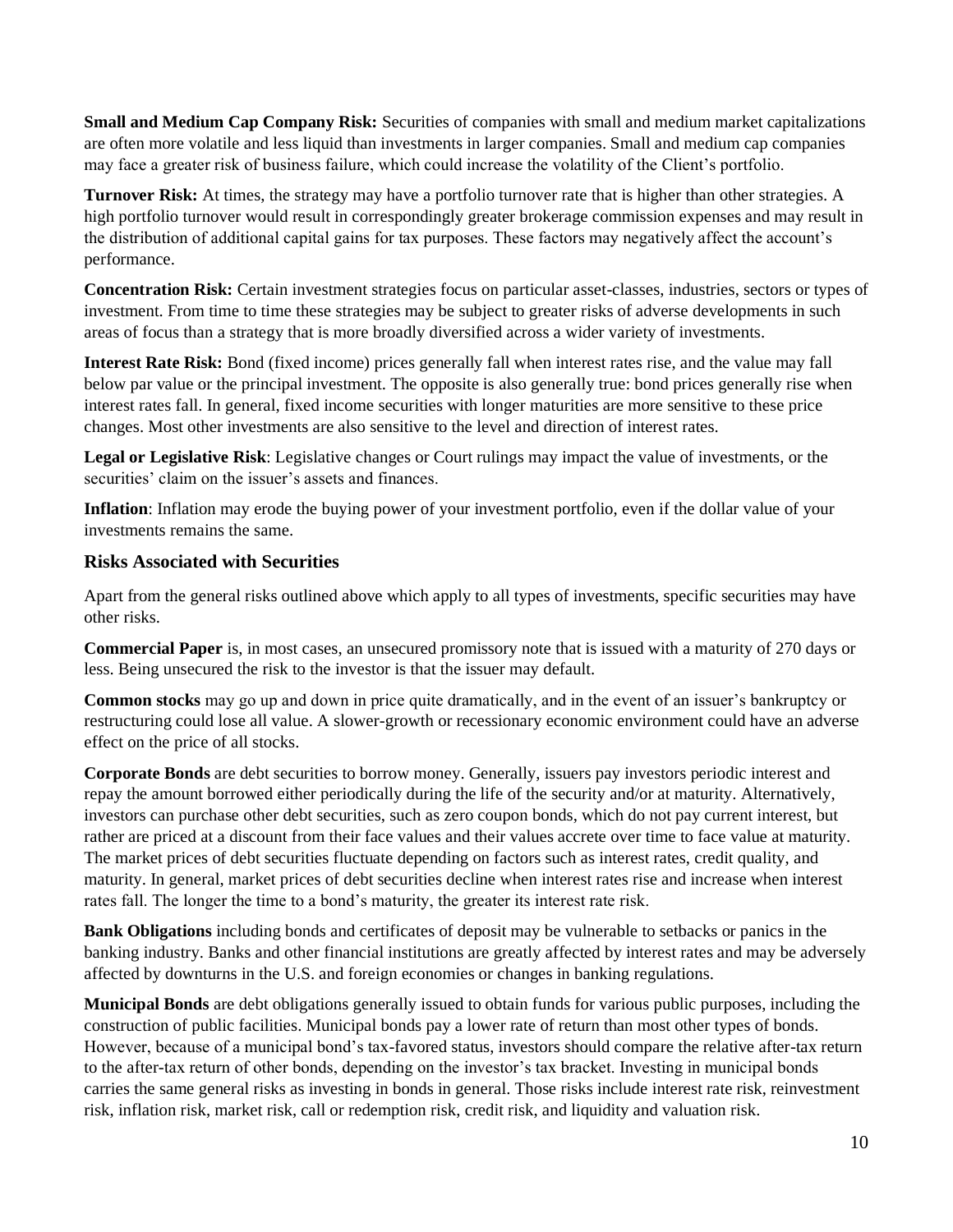**Exchange Traded Funds** prices may vary significantly from the Net Asset Value due to market conditions. Certain Exchange Traded Funds may not track underlying benchmarks as expected. ETFs are also subject to the following risks: (i) an ETF's shares may trade at a market price that is above or below their net asset value; (ii) the ETF may employ an investment strategy that utilizes high leverage ratios; or (iii) trading of an ETF's shares may be halted if the listing exchange's officials deem such action appropriate, the shares are de-listed from the exchange, or the activation of market-wide "circuit breakers" (which are tied to large decreases in stock prices) halts stock trading generally. The Adviser has no control over the risks taken by the underlying funds in which the Clients invest.

**Mutual Funds**: When a Client invests in open-end mutual funds or ETFs, the Client indirectly bears its proportionate share of any fees and expenses payable directly by those funds. Therefore, the Client will incur higher expenses, many of which may be duplicative. In addition, the Client's overall portfolio may be affected by losses of an underlying fund and the level of risk arising from the investment practices of an underlying fund (such as the use of derivatives).

# <span id="page-10-0"></span>Item 9: Disciplinary Information

### **Criminal or Civil Actions**

AWM and its management have not been involved in any criminal or civil action.

### **Administrative Enforcement Proceedings**

AWM and its management have not been involved in administrative enforcement proceedings.

### **Self-Regulatory Organization Enforcement Proceedings**

AWM and its management have not been involved in legal or disciplinary events that are material to a Client's or prospective Client's evaluation of AWM or the integrity of its management.

## <span id="page-10-1"></span>Item 10: Other Financial Industry Activities and Affiliations

No AWM employee is registered, or has an application pending to register, as a broker-dealer or a registered representative of a broker-dealer.

No AWM employee is registered, or has an application pending to register, as a futures commission merchant, commodity pool operator or a commodity trading advisor.

AWM does not have any related parties. As a result, we do not have a relationship with any related parties.

AWM only receives compensation directly from Clients. We do not receive compensation from any outside source. We do not have any conflicts of interest with any outside party.

### **Recommendations or Selections of Other Investment Advisers**

AWM does not recommend Clients to Outside Managers to manage their accounts.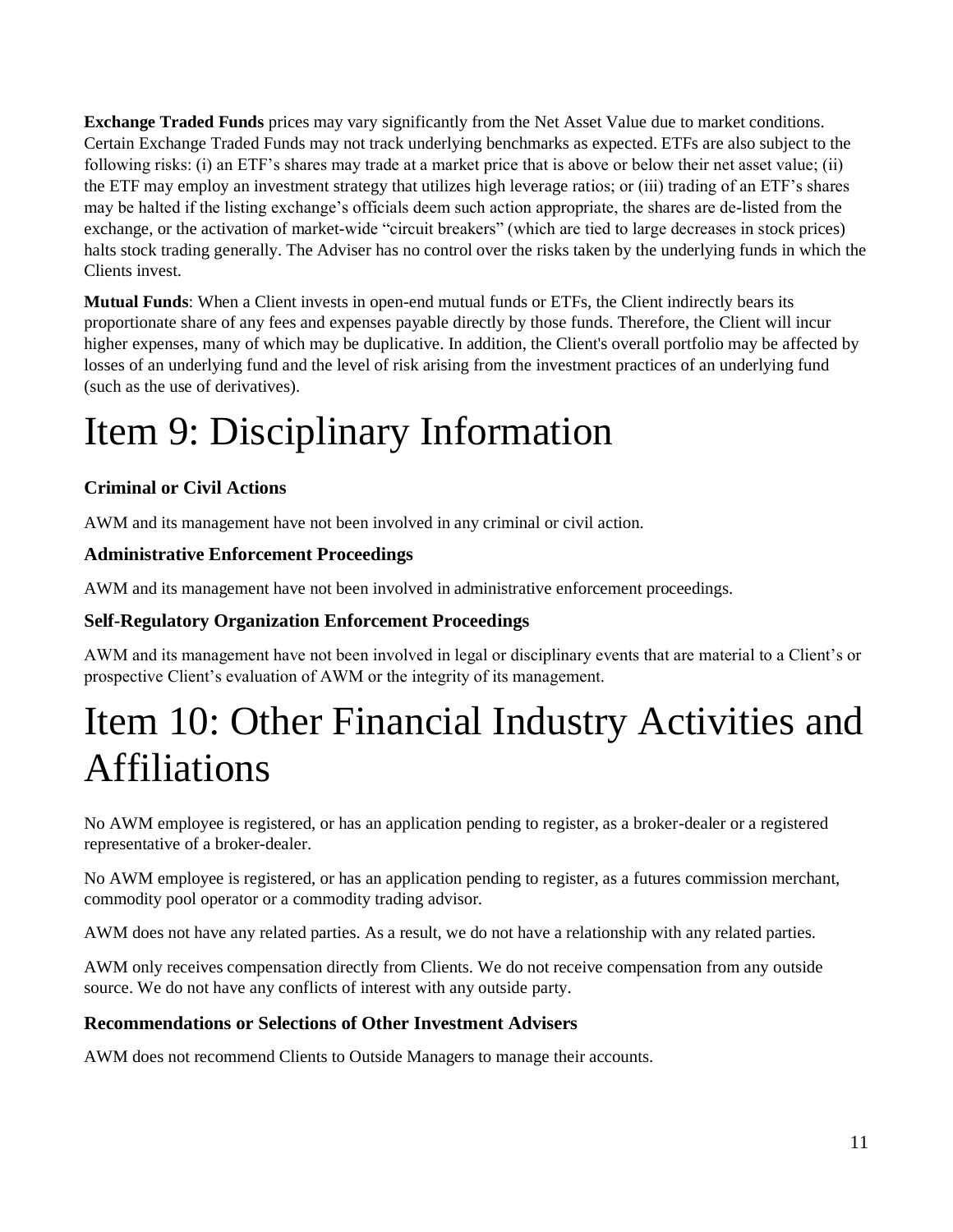# <span id="page-11-0"></span>Item 11: Code of Ethics, Participation or Interest in Client Transactions and Personal Trading

As a fiduciary, our firm and its associates have a duty of utmost good faith to act solely in the best interests of each Client. Our Clients entrust us with their funds and personal information, which in turn places a high standard on our conduct and integrity. Our fiduciary duty is a core aspect of our Code of Ethics and represents the expected basis of all of our dealings. The firm also accepts the obligation not only to comply with the mandates and requirements of all applicable laws and regulations but also to take responsibility to act in an ethical and professionally responsible manner in all professional services and activities.

### **Code of Ethics Description**

This code does not attempt to identify all possible conflicts of interest, and literal compliance with each of its specific provisions will not shield associated persons from liability for personal trading or other conduct that violates a fiduciary duty to advisory Clients. A summary of the Code of Ethics' Principles is outlined below.

- Integrity Associated persons shall offer and provide professional services with integrity.
- Objectivity Associated persons shall be objective in providing professional services to Clients.
- Competence Associated persons shall provide services to Clients competently and maintain the necessary knowledge and skill to continue to do so in those areas in which they are engaged.
- Fairness Associated persons shall perform professional services in a manner that is fair and reasonable to Clients, principals, partners, and employers, and shall disclose conflict(s) of interest in providing such services.
- Confidentiality Associated persons shall not disclose confidential Client information without the specific consent of the Client unless in response to proper legal process, or as required by law.
- Professionalism Associated persons' conduct in all matters shall reflect the credit of the profession.
- Diligence Associated persons shall act diligently in providing professional services.

We periodically review and amend our Code of Ethics to ensure that it remains current, and we require all firm access persons to attest to their understanding of and adherence to the Code of Ethics at least annually. Our firm will provide a copy of its Code of Ethics to any Client or prospective Client upon request.

#### **Investment Recommendations Involving a Material Financial Interest and Conflicts of Interest**

Neither our firm, its associates or any related person is authorized to recommend to a Client or effect a transaction for a Client, involving any security in which our firm or a related person has a material financial interest, such as in the capacity as an underwriter, adviser to the issuer, etc.

#### **Advisory Firm Purchase of Same Securities Recommended to Clients and Conflicts of Interest**

Our firm and its "related persons" may buy or sell securities similar to, or different from, those we recommend to Clients for their accounts. In an effort to reduce or eliminate certain conflicts of interest involving the firm or personal trading, our policy may require that we restrict or prohibit associates' transactions in specific reportable securities transactions. Any exceptions or trading pre-clearance must be approved by the firm principal in advance of the transaction in an account, and we maintain the required personal securities transaction records per regulation.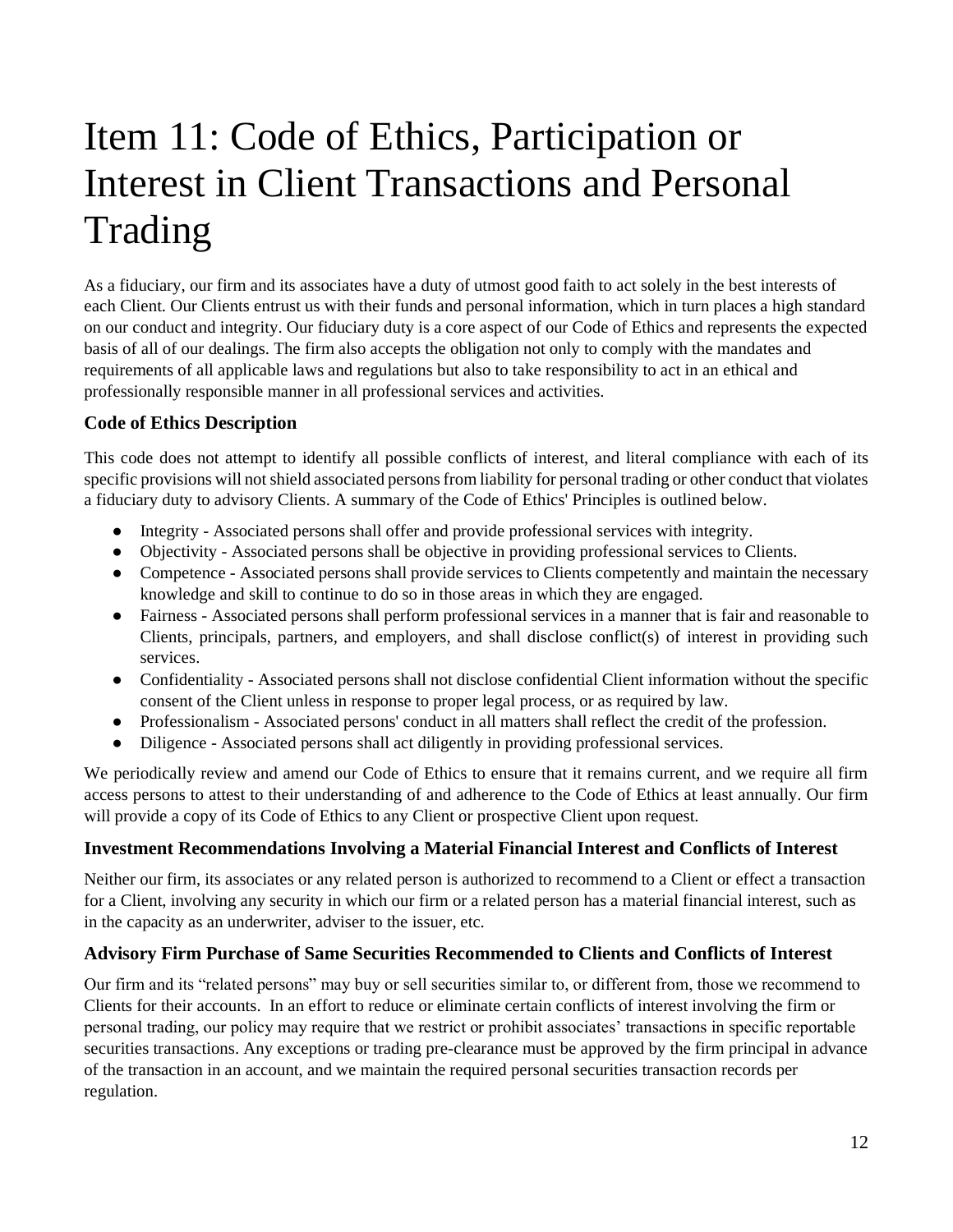#### **Trading Securities At/Around the Same Time as Client's Securities**

From time to time, our firm or its "related persons" may buy or sell securities for themselves at or around the same time as clients. This may provide an opportunity for representatives of AWM to buy or sell securities before or after recommending securities to clients resulting in representatives profiting off the recommendations they provide to clients. Such transactions may create a conflict of interest; however, AWM will never engage in trading that operates to the client's disadvantage if representatives of AWM buy or sell securities at or around the same time as clients.

## <span id="page-12-0"></span>Item 12: Brokerage Practices

#### **Factors Used to Select Custodians and/or Broker-Dealers**

Alchemy Wealth Management LLC does not have any affiliation with Broker-Dealers. Specific custodian recommendations are made to the Client based on their need for such services. We recommend custodians based on the reputation and services provided by the firm.

#### **1. Research and Other Soft-Dollar Benefits**

We currently do not receive soft dollar benefits.

#### **2. Brokerage for Client Referrals**

We receive no referrals from a broker-dealer or third party in exchange for using that broker-dealer or third party.

#### **3. Clients Directing Which Broker/Dealer/Custodian to Use**

We do recommend a specific custodian for Clients to use, however, Clients may custody their assets at a custodian of their choice. Clients may also direct us to use a specific broker-dealer to execute transactions. By allowing Clients to choose a specific custodian, we may be unable to achieve the most favorable execution of Client transactions and this may cost Clients money over using a lower-cost custodian.

### **The Custodian and Brokers We Use (TD Ameritrade)**

Advisor participates in the TD Ameritrade Institutional program. TD Ameritrade Institutional is a division of TD Ameritrade, Inc. ("TD Ameritrade"), member FINRA/SIPC. TD Ameritrade is an independent [and unaffiliated] SEC-registered broker-dealer. TD Ameritrade offers to independent investment Advisors services which include custody of securities, trade execution, clearance, and settlement of transactions. Advisor receives some benefits from TD Ameritrade through its participation in the program. (Please see the disclosure under Item 14 below.)

### **Aggregating (Block) Trading for Multiple Client Accounts**

When appropriate and available, we combine multiple orders for shares of the same securities purchased for advisory accounts we manage (this practice is commonly referred to as "block trading"). We will then distribute a portion of the shares to participating accounts in a fair and equitable manner. The distribution of the shares purchased is typically proportionate to the size of the account, but it is not based on account performance or the amount or structure of management fees. Subject to our discretion, regarding particular circumstances and market conditions, when we combine orders, each participating account pays an average price per share for all transactions and pays a proportionate share of all transaction costs. Accounts owned by our firm or persons associated with our firm may participate in block trading with your accounts; however, they will not be given preferential treatment.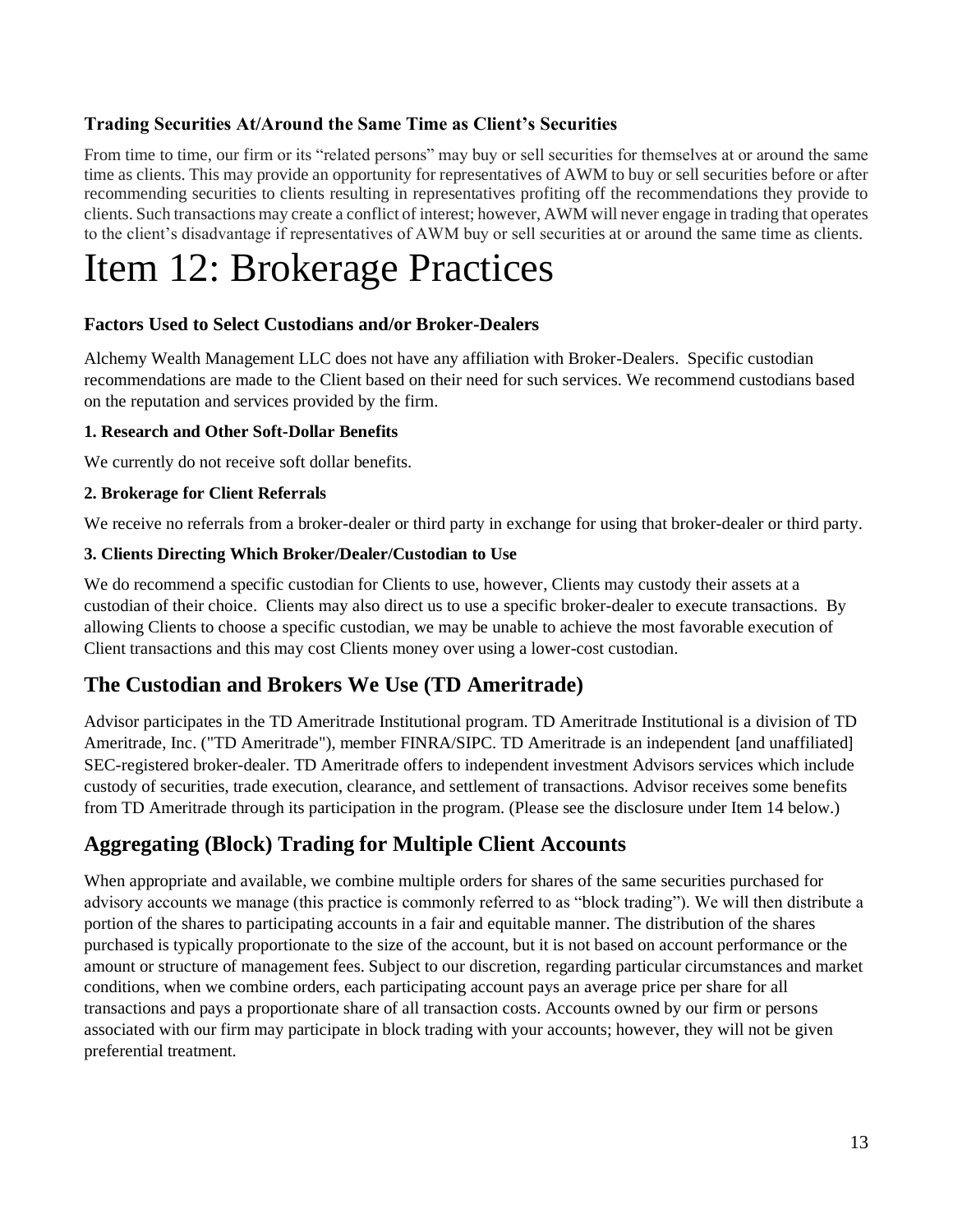# <span id="page-13-0"></span>Item 13: Review of Accounts

Client accounts with the Investment Management Service will be reviewed regularly on at least an annual basis by Ryan Nelson, Managing Member, Owner and CCO. The account is reviewed with regards to the Client's investment policies and risk tolerance levels. Events that may trigger a special review would be unusual performance, excessive draw-down, volatility in performance, or buy and sell decisions from the firm or per Client's needs.

Clients will receive trade confirmations from the broker(s) for each transaction in their accounts as well as monthly or quarterly statements and annual tax reporting statements from their custodian showing all activity in the accounts, such as receipt of dividends and interest.

AWM will not generate and provide written reports to Investment Management Clients.

## <span id="page-13-1"></span>Item 14: Client Referrals and Other Compensation

We do not receive any economic benefit, directly or indirectly, from any third party for advice rendered to our Clients. Nor do we, directly or indirectly, compensate any person who is not advisory personnel for Client referrals.

As disclosed under Item 12, above, Advisor participates in TD Ameritrade's institutional customer program and Advisor may recommend TD Ameritrade to Clients for custody and brokerage services. There is no direct link between Advisor's participation in the program and the investment advice it gives to its Clients, although Advisor receives economic benefits through its participation in the program that are typically not available to TD Ameritrade retail investors. These benefits include the following products and services (provided without cost or at a discount): receipt of duplicate Client statements and confirmations; research related products and tools; consulting services; access to a trading desk serving Advisor participants; access to block trading (which provides the ability to aggregate securities transactions for execution and then allocate the appropriate shares to Client accounts); the ability to have advisory fees deducted directly from Client accounts; access to an electronic communications network for Client order entry and account information; access to mutual funds with no transaction fees and to certain institutional money managers; and discounts on compliance, marketing, research, technology, and practice management products or services provided to Advisor by third party vendors. TD Ameritrade may also have paid for business consulting and professional services received by Advisor's related persons. Some of the products and services made available by TD Ameritrade through the program may benefit Advisor but may not benefit its Client accounts. These products or services may assist Advisor in managing and administering Client accounts, including accounts not maintained at TD Ameritrade. Other services made available by TD Ameritrade are intended to help Advisor manage and further develop its business enterprise. The benefits received by Advisor or its personnel through participation in the program do not depend on the number of brokerage transactions directed to TD Ameritrade. As part of its fiduciary duties to Clients, Advisor endeavors at all times to put the interests of its Clients first. Clients should be aware, however, that the receipt of economic benefits by the Advisor or its related persons in and of itself creates a potential conflict of interest and may indirectly influence the Advisor's choice of TD Ameritrade for custody and brokerage services.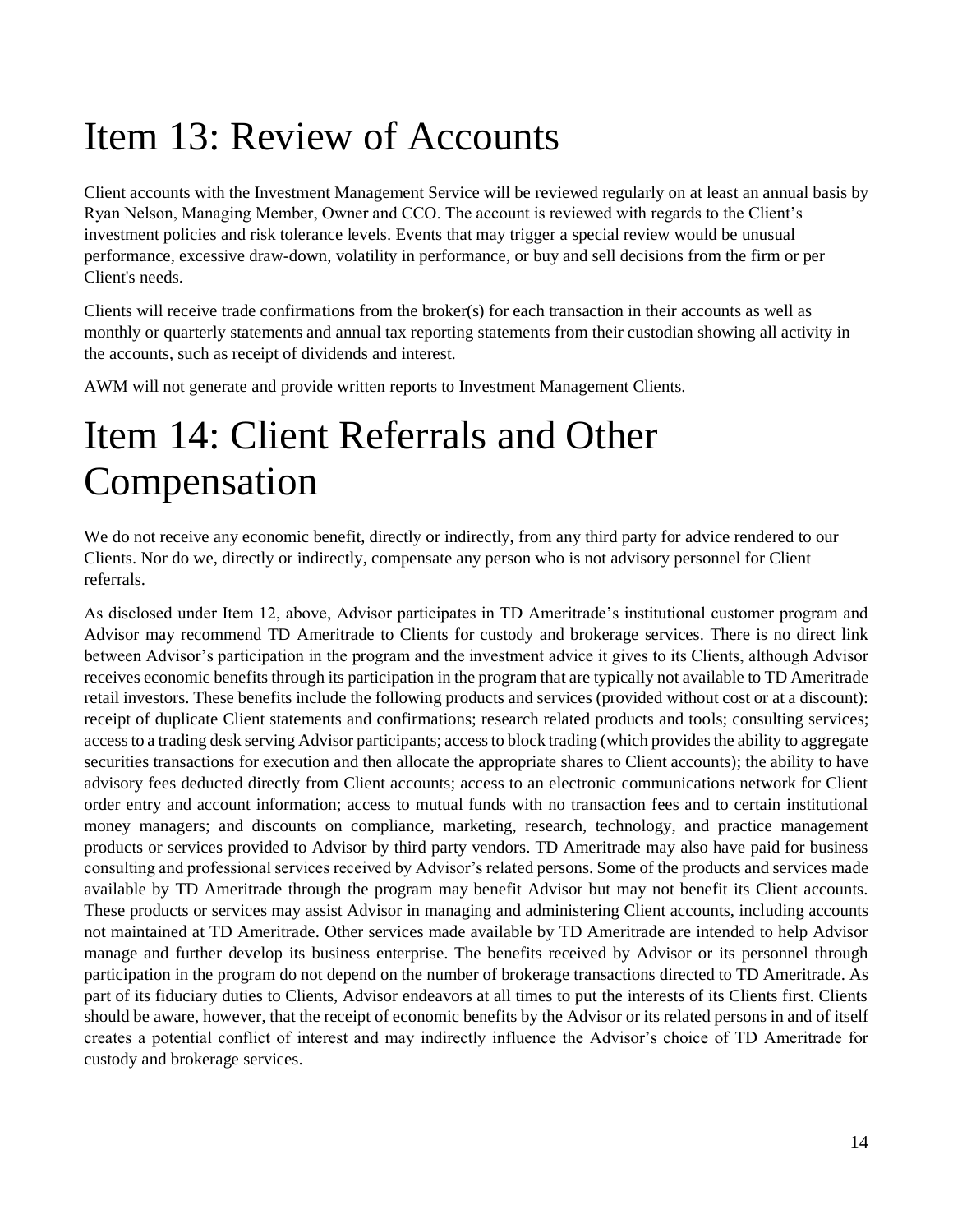# <span id="page-14-0"></span>Item 15: Custody

AWM does not accept custody of Client funds except in the instance of withdrawing Client fees.

For Client accounts in which AWM directly debits their advisory fee:

- i. AWM will send a copy of its invoice to the custodian at the same time that it sends the Client a copy.
- ii. The custodian will send at least quarterly statements to the Client showing all disbursements for the account, including the amount of the advisory fee.
- iii. The Client will provide written authorization to AWM, permitting them to be paid directly for their accounts held by the custodian.

Clients should receive at least quarterly statements from the broker-dealer, bank or other qualified custodian that holds and maintains Client's investment assets. We urge you to carefully review such statements and compare such official custodial records to the account statements or reports that we may provide to you. Our statements or reports may vary from custodial statements based on accounting procedures, reporting dates, or valuation methodologies of certain securities.

## <span id="page-14-1"></span>Item 16: Investment Discretion

For those Client accounts where we provide Investment Management Services, we maintain discretion over Client accounts with respect to securities to be bought and sold and the amount of securities to be bought and sold. Investment discretion is explained to Clients in detail when an advisory relationship has commenced. At the start of the advisory relationship, the Client will execute a Limited Power of Attorney, which will grant our firm discretion over the account. Additionally, the discretionary relationship will be outlined in the advisory contract and signed by the Client.

# <span id="page-14-2"></span>Item 17: Voting Client Securities

We do not vote Client proxies. Therefore, Clients maintain exclusive responsibility for: (1) voting proxies, and (2) acting on corporate actions pertaining to the Client's investment assets. The Client shall instruct the Client's qualified custodian to forward to the Client copies of all proxies and shareholder communications relating to the Client's investment assets. If the Client would like our opinion on a particular proxy vote, they may contact us at the number listed on the cover of this brochure.

In most cases, you will receive proxy materials directly from the account custodian. However, in the event we were to receive any written or electronic proxy materials, we would forward them directly to you by mail, unless you have authorized our firm to contact you by electronic mail, in which case, we would forward you any electronic solicitation to vote proxies.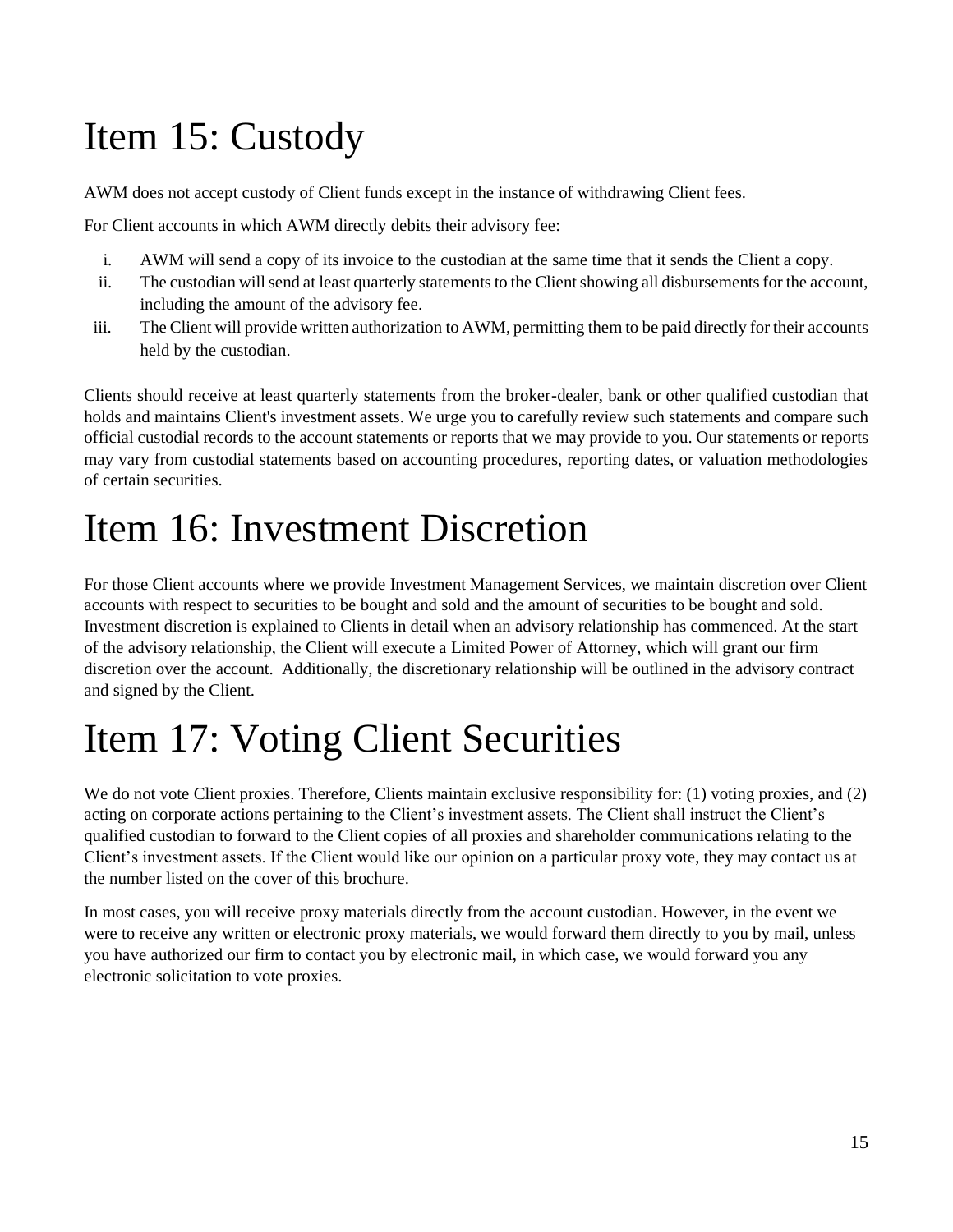# <span id="page-15-0"></span>Item 18: Financial Information

Registered Investment Advisers are required in this Item to provide you with certain financial information or disclosures about our financial condition. We have no financial commitment that impairs our ability to meet contractual and fiduciary commitments to Clients, and we have not been the subject of a bankruptcy proceeding.

We do not have custody of Client funds or securities or require or solicit prepayment of more than \$500 in fees per Client six months in advance.

# <span id="page-15-1"></span>Item 19: Requirements for State-Registered Advisers

## **Ryan Nelson**

Born: 1990

## **Educational Background**

- 2012 B.S., Mechanical Engineering, University of Nevada, Reno
- 2016 M.B.A., University of Nevada, Reno

### **Business Experience**

- 10/2020 Present, Alchemy Wealth Management LLC, Managing Member, Owner and CCO
- $06/2016 01/2021$ , Edward Jones, Financial Advisor
- 05/2013 06/2016, Pentair, Material Manager

### **Professional Designations, Licensing & Exams**

Ryan Nelson holds no professional designations.

### **Other Business Activities**

Ryan Nelson is not involved with outside business activities.

### **Performance-Based Fees**

AWM is not compensated by performance-based fees.

### **Material Disciplinary Disclosures**

No management person at Alchemy Wealth Management LLC has ever been involved in an arbitration claim of any kind or been found liable in a civil, self-regulatory organization, or administrative proceeding.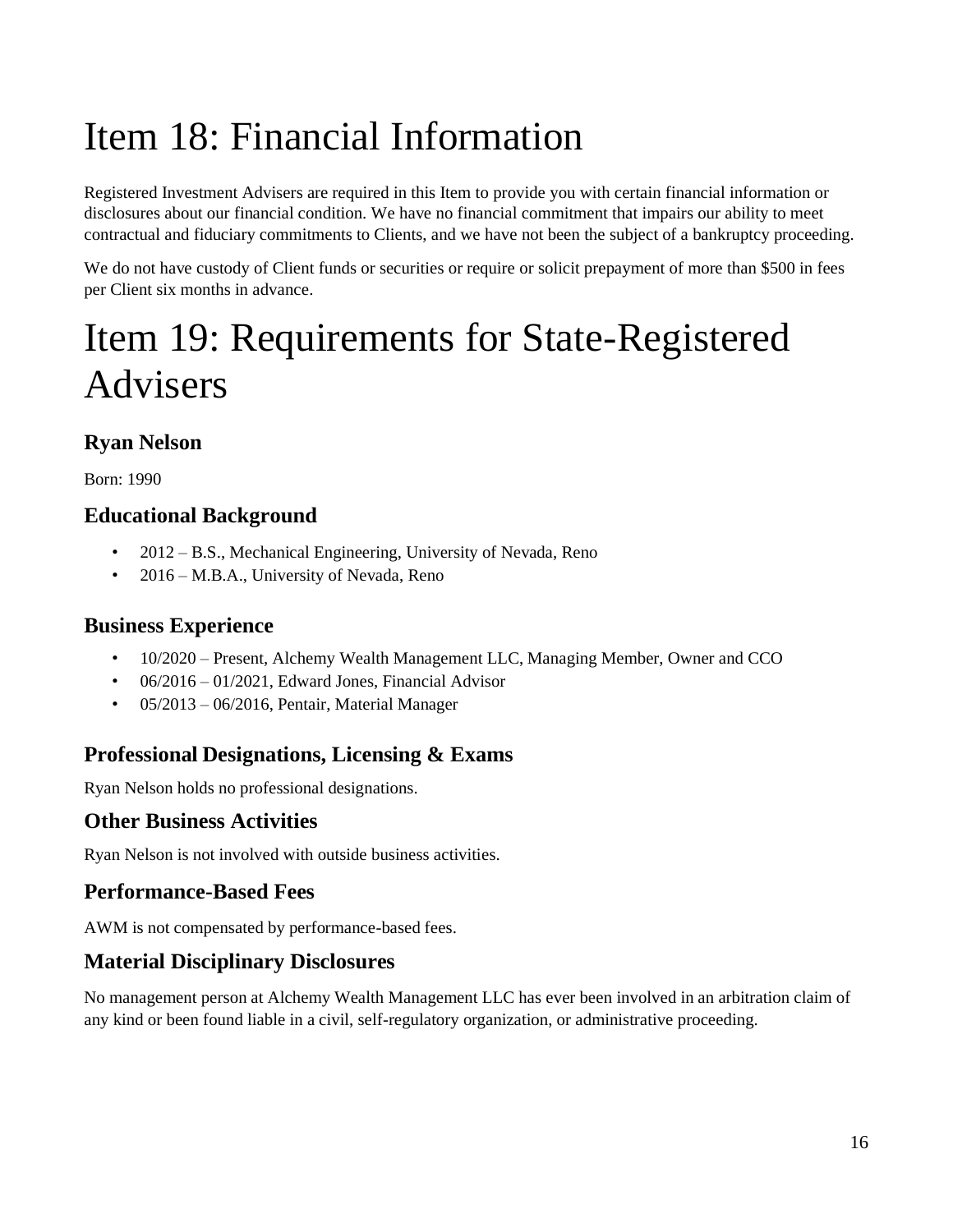### **Material Relationships That Management Persons Have With Issuers of Securities**

Alchemy Wealth Management LLC, nor Ryan Nelson, have any relationship or arrangement with issuers of securities, in addition to what is described in Item 10.

### **Additional Compensation**

Ryan Nelson does not receive any economic benefit from any person, company, or organization, in exchange for providing Clients advisory services through AWM.

### **Supervision**

Ryan Nelson, as Managing Member, Owner and Chief Compliance Officer of AWM, is responsible for supervision. He may be contacted at the phone number on this brochure supplement.

### **Requirements for State Registered Advisers**

Ryan Nelson has NOT been involved in an arbitration, civil proceeding, self-regulatory proceeding, administrative proceeding, or a bankruptcy petition.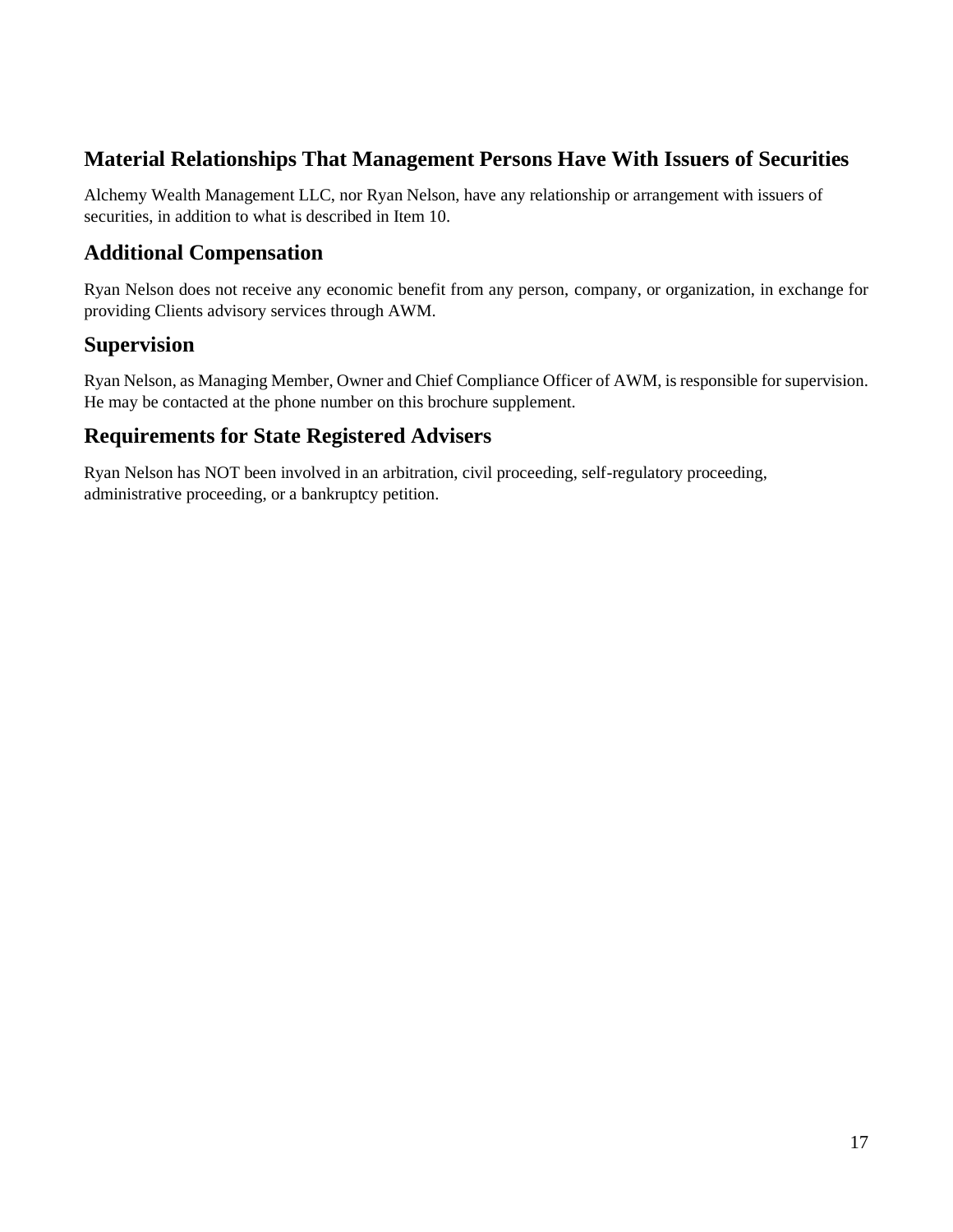

Reno, Nevada (775) 380-0080

Dated January 20, 2022

Form ADV Part 2B – Brochure Supplement

## <span id="page-17-0"></span>**Ryan Nelson - Individual CRD# 6597606**

### Managing Member, Owner, and Chief Compliance Officer

This brochure supplement provides information about Ryan Nelson that supplements the Alchemy Wealth Management LLC ("AWM") brochure. A copy of that brochure precedes this supplement. Please contact Ryan Nelson if the AWM brochure is not included with this supplement or if you have any questions about the contents of this supplement.

Additional information about Ryan Nelson is available on the SEC's website at [www.adviserinfo.sec.gov](http://www.adviserinfo.sec.gov/) which can be found using the identification number 6597606.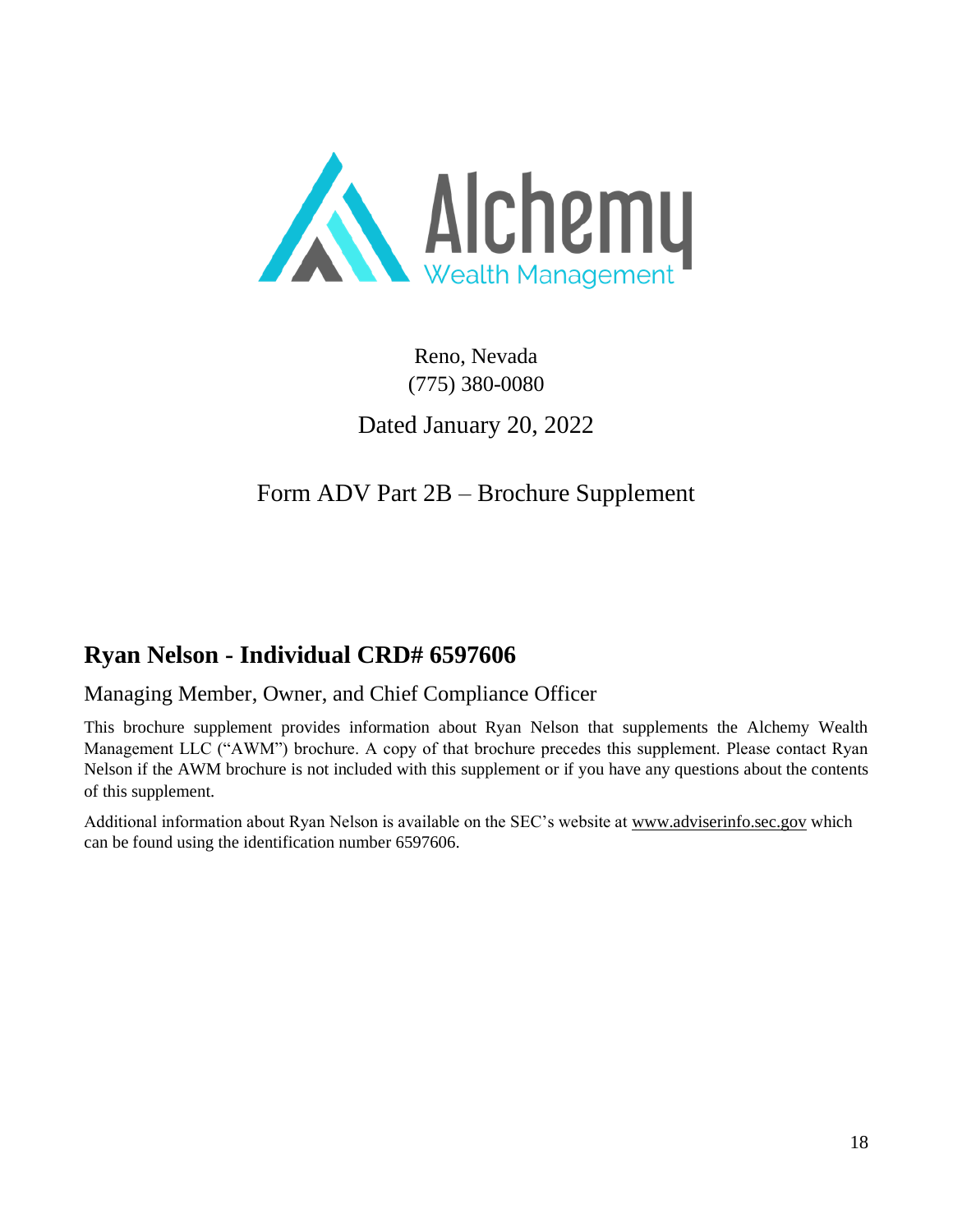# Item 2: Educational Background and Business Experience

## **Ryan Nelson**

Born: 1990

### **Educational Background**

- 2012 B.S., Mechanical Engineering, University of Nevada, Reno
- 2016 M.B.A., University of Nevada, Reno

### **Business Experience**

- 10/2020 Present, Alchemy Wealth Management LLC, Managing Member, Owner and CCO
- 06/2016 01/2021, Edward Jones, Financial Advisor
- 05/2013 06/2016, Pentair, Material Manager

### **Professional Designations, Licensing & Exams**

Ryan Nelson holds no professional designations.

# Item 3: Disciplinary Information

No management person at Alchemy Wealth Management LLC has ever been involved in an arbitration claim of any kind or been found liable in a civil, self-regulatory organization, or administrative proceeding.

# Item 4: Other Business Activities

Ryan Nelson is not involved with outside business activities.

# Item 5: Additional Compensation

Ryan Nelson does not receive any economic benefit from any person, company, or organization, in exchange for providing Clients advisory services through AWM.

# Item 6: Supervision

Ryan Nelson, as Managing Member, Owner and Chief Compliance Officer of AWM, is responsible for supervision. He may be contacted at the phone number on this brochure supplement.